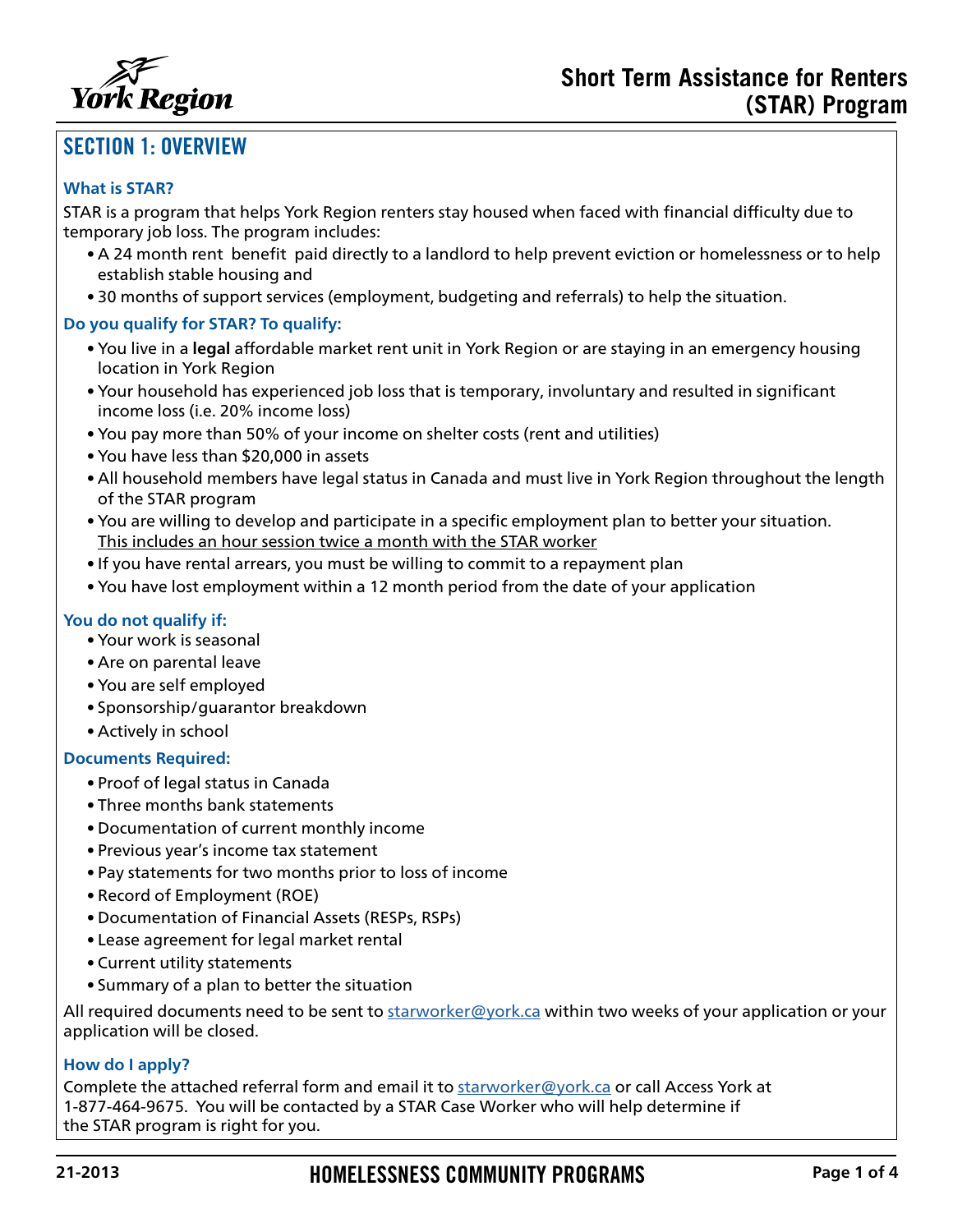

| <b>SECTION 2: PRE-APPLICANT INFORMATI</b>                                                                                                                                                                  |               |                         |        |  |  |
|------------------------------------------------------------------------------------------------------------------------------------------------------------------------------------------------------------|---------------|-------------------------|--------|--|--|
| First name<br>Last name                                                                                                                                                                                    |               |                         |        |  |  |
| <b>Street address</b><br>Street number                                                                                                                                                                     |               |                         |        |  |  |
| City/Town<br>Apartment number                                                                                                                                                                              |               |                         |        |  |  |
| Postal code<br>Province                                                                                                                                                                                    |               |                         |        |  |  |
| <b>Email Address</b><br><b>Home Phone</b>                                                                                                                                                                  |               |                         |        |  |  |
| Date of birth (dd/mm/yyyy)<br>How may we best reach you?                                                                                                                                                   |               |                         |        |  |  |
| How many people live in your home, including yourself?                                                                                                                                                     |               |                         |        |  |  |
| How many household members are 18 years old or less?                                                                                                                                                       |               |                         |        |  |  |
| <b>SECTION 3: BASIC ELIGIBILITY</b>                                                                                                                                                                        |               |                         |        |  |  |
| Are you at risk of losing your rental home or are<br>you currently living in emergency housing?                                                                                                            | $\bigcup$ Yes | $\cup$ No               |        |  |  |
| Would your landlord work with the STAR program<br>to help you keep your home?                                                                                                                              | Yes           | $\bigcap_{\mathsf{No}}$ | Unsure |  |  |
| Is your household income loss expected to be short term and do you<br>expect that your current situation can be improved over a two year period?                                                           | Yes           | No                      |        |  |  |
| If yes, what caused the income loss?                                                                                                                                                                       |               |                         |        |  |  |
|                                                                                                                                                                                                            |               |                         |        |  |  |
| Is at least one adult in your household willing to meet twice a month (in person or by phone)<br>$\cup$ Yes $\cup$ No<br>with a caseworker to develop and follow a plan to increase your household income? |               |                         |        |  |  |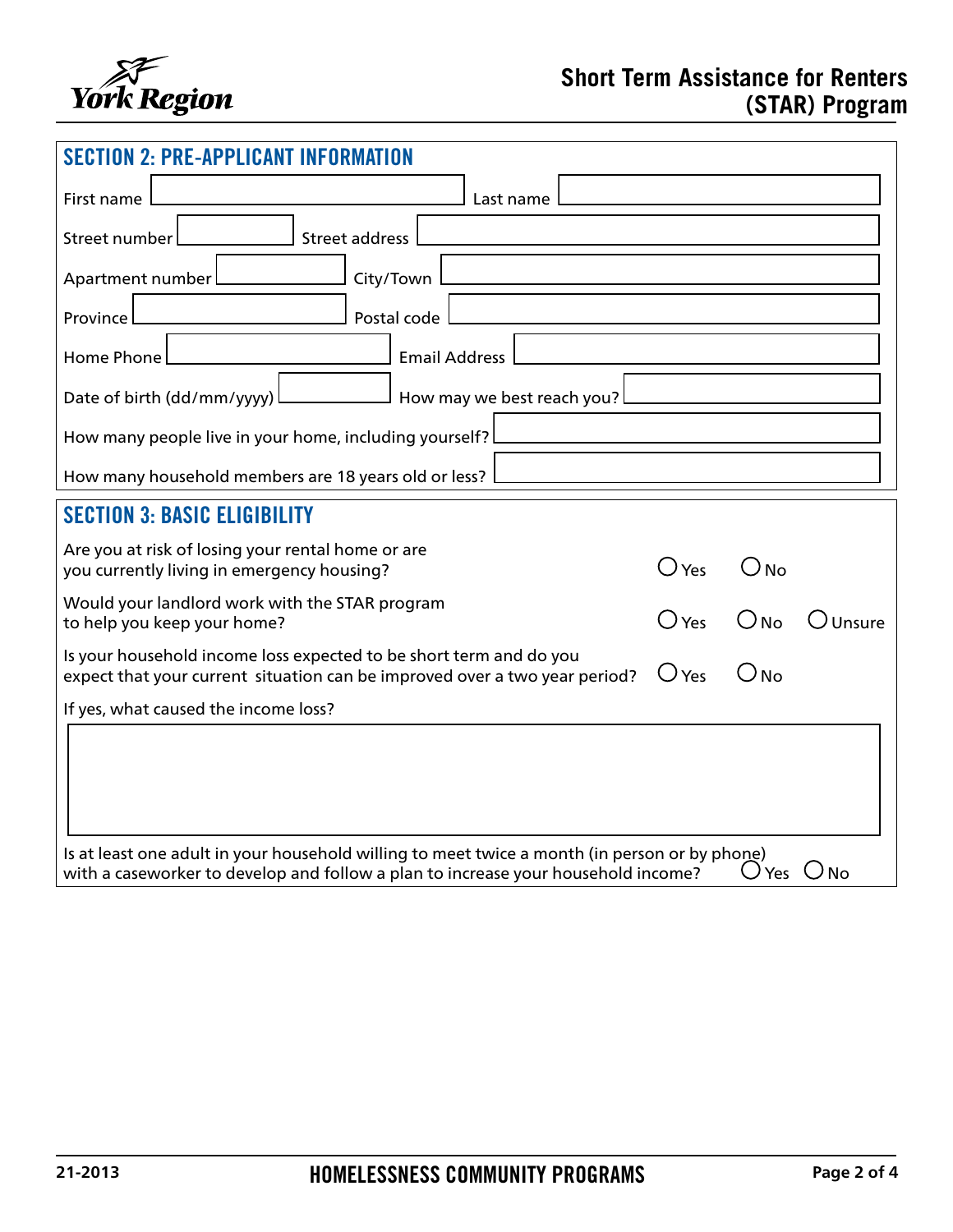

## SECTION 4: RELEASE CONSENT AND DECLARATION

- 1. I agree that York Region may collect the personal information on this form for the purpose of:
	- determining if I am eligible to receive housing benefits and/or any other community services offered by York Region or any of its partners; and
	- evaluating the quality of community services delivered by York Region and its partners so that the Region can improve them
- 2. I agree that, if all laws protecting my personal information are complied with, York Region may share my personal information with any York Region partner for the purpose of determining if I am eligible to receive any community services.
- 3. I understand that York Region's partners include not for profit community agencies, the Government of the Province of Ontario and the Government of Canada.
- 4. I understand that if I have any questions about York Region's collection and sharing of my personal information I can speak to the following person to get answers: The Regional Municipality of York 17150 Yonge Street, 5th Floor Newmarket, Ontario L3Y 8V3 1-877-464-9675 ext. 74044 Supervisor, Homelessness Community Programs
- 5. I understand that the laws that permit York Region to collect and share my personal information include the Municipal Freedom of Information and *Protection of Privacy Act, the Municipal Act, the Housing Services Act; and the Ontario Works Act.*
- 6. I know that the information I have provided on this form will be used by York Region to determine if I am eligible to receive housing benefits and/or any other community services offered by York Region and its partners.
- 7. I confirm that all of the information on this form is true and that I have not left any important information out.
- 8. I understand, and agree, that if York Region determines that the information on this form is not true York Region can stop my benefits and services and can make me pay York Region back.